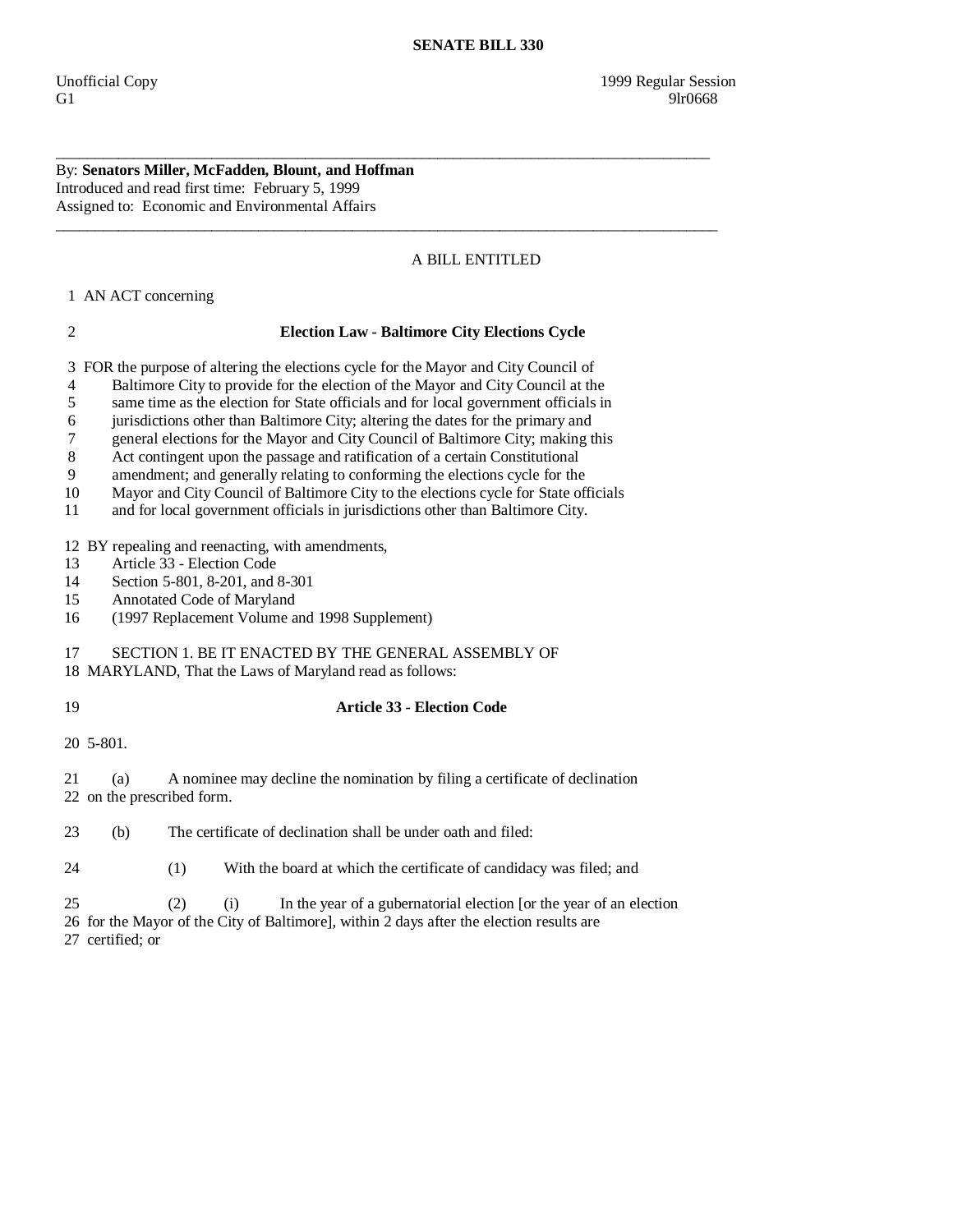| 1<br>2 the general election.                                                                                                                                                                                                                                                 |                                                              | (ii) | In the year of a presidential election, by the 70th day preceding                                                                                    |
|------------------------------------------------------------------------------------------------------------------------------------------------------------------------------------------------------------------------------------------------------------------------------|--------------------------------------------------------------|------|------------------------------------------------------------------------------------------------------------------------------------------------------|
| 3<br>(c)                                                                                                                                                                                                                                                                     | If a certificate of declination is filed under this section: |      |                                                                                                                                                      |
| $\overline{4}$<br>5 relates is void;                                                                                                                                                                                                                                         | (1)                                                          |      | The certificate of nomination to which the certificate of declination                                                                                |
| A vacancy in nomination is created to be filled in accordance with the<br>6<br>(2)<br>7 provisions of Subtitle 10 of this title;                                                                                                                                             |                                                              |      |                                                                                                                                                      |
| 8                                                                                                                                                                                                                                                                            | (3)                                                          |      | The name of the individual who declined the nomination may not<br>9 appear on the ballot unless the individual is selected to fill that vacancy; and |
| 10<br>11 not be refunded.                                                                                                                                                                                                                                                    | (4)                                                          |      | The filing fee for the certificate of candidacy of that individual may                                                                               |
| 12 8-201.                                                                                                                                                                                                                                                                    |                                                              |      |                                                                                                                                                      |
| 13<br>(a)<br>14 year.                                                                                                                                                                                                                                                        | [(1)]                                                        |      | There shall be a statewide primary election in every even-numbered                                                                                   |
| 15                                                                                                                                                                                                                                                                           | [(2)]                                                        | (B)  | A primary election shall be held:                                                                                                                    |
| 16<br>In the year in which the Governor is elected, on the second<br>[(i)]<br>(1)<br>17 Tuesday after the first Monday in September; and                                                                                                                                     |                                                              |      |                                                                                                                                                      |
| 18<br>$[$ (ii)]<br>(2)<br>In the year in which the President of the United States is<br>19 elected, on the first Tuesday in March.                                                                                                                                           |                                                              |      |                                                                                                                                                      |
| 20<br>(a)<br>In Baltimore City, there shall be a primary election for municipal offices on<br>21 the second Tuesday following the first Monday in September in the year following the<br>22 election of the Governor.]                                                       |                                                              |      |                                                                                                                                                      |
| 23 8-301.                                                                                                                                                                                                                                                                    |                                                              |      |                                                                                                                                                      |
| 24<br>(a)<br>25 year.                                                                                                                                                                                                                                                        | [(1)]                                                        |      | There shall be a statewide general election in each even-numbered                                                                                    |
| 26<br>27 following the first Monday in November.                                                                                                                                                                                                                             | $\lceil (2) \rceil$                                          | (B)  | A statewide general election shall be held on the Tuesday                                                                                            |
| 28<br>In Baltimore City, there shall be a general election for municipal offices on<br>[(b)]<br>29 the Tuesday following the first Monday in November in the year following the election<br>30 of the Governor.]                                                             |                                                              |      |                                                                                                                                                      |
| 31<br>SECTION 2. AND BE IT FURTHER ENACTED, That this Act is contingent on<br>32 the passage of Chapter _____ (S.B. ______ ) (9lr0686) of the Acts of the General<br>33 Assembly of 1999, a Constitutional Amendment, and its ratification by the voters of<br>34 the State. |                                                              |      |                                                                                                                                                      |

# **2 SENATE BILL 330**